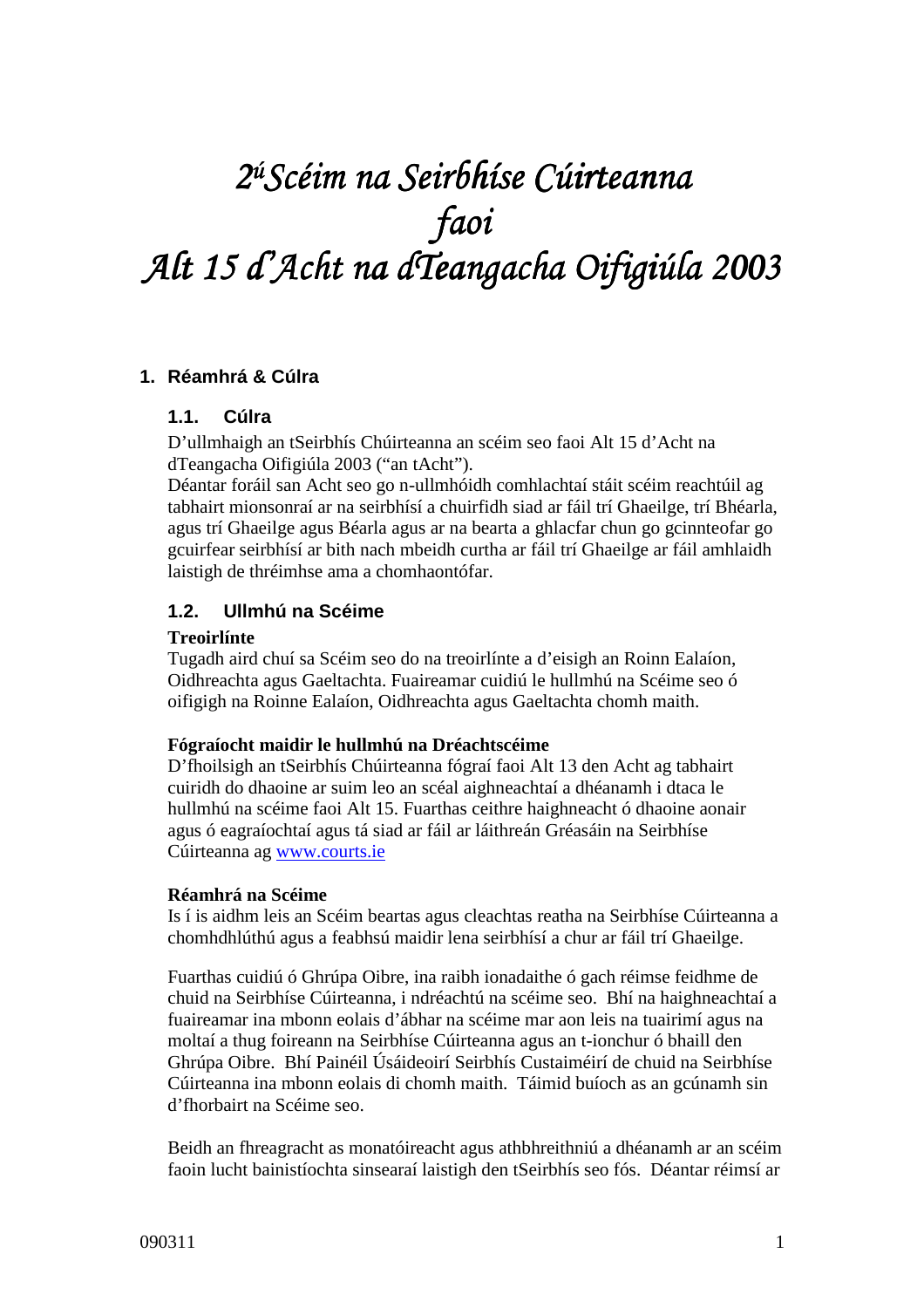a gcuirfear feabhas amach anseo den tseirbhís a chuireann an tSeirbhís Chúirteanna ar fáil a shainaithint in ábhar na scéime.

Cuimsítear tiomantas sa scéim chomh maith maidir le measúnú a dhéanamh ar bhonn leanúnach an éilimh ar sheirbhísí trí Ghaeilge lena chinntiú go leanfaidh an tSeirbhís Chúirteanna den éileamh seo a chomhlíonadh ar mhodh a bheidh pleanáilte, soiléir agus inrochtana.

Leanfaidh an tSeirbhís Chúirteanna de leibhéal an éilimh a mheas dá seirbhísí i nGaeilge trí iniúchadh a dhéanamh ar leibhéal na bhfiosruithe / na n-iarratas ar sheirbhísí trí Ghaeilge. Cinnfidh an tSeirbhís Chúirteanna an t-ord ina dtabharfar tús áite do sheirbhísí faoi leith lena gcur ar fáil i nGaeilge le comhaontú ón Aire Ealaíon, Oidhreachta agus Gaeltachta.

Tá na tiomantais uile maidir le feabhas a chur ar sheirbhísí a thairgeann an tSeirbhís Chúirteanna bunaithe ar an staid reatha laistigh dár n-eagraíocht. Ní mór a admháil go bhféadfadh sé go mbeadh iarmhairt dhiúltach ag athruithe airgeadais agus soláthair foirne a d'fhéadfadh tarlú amach anseo, agus nach bhfuil smacht ar bith ag an tSeirbhís Chúirteanna orthu, ar sheachadadh na dtiomantas sin.

#### **Dáta tosaigh na Scéime**

Dheimhnigh an tAire Ealaíon, Oidhreachta agus Gaeltachta an Scéim seo. Tosófar an scéim le héifeacht ón 01 Eanáir 2014, agus beidh sí i bhfeidhm ar feadh tréimhse 3 bliana ón dáta seo nó go dtí go ndeimhneoidh an tAire scéim úr de bhun Alt 15 den Acht, cibé dóibh siúd is déanaí.

#### **An próiseas comhairliúcháin**

Chomh maith leis an bhfógra thuas a fhoilsiú sna nuachtáin, trí Ghrúpaí Úsáideoirí a bunaíodh chun a Plean Gnímh um Sheirbhís Custaiméirí a chur i bhfeidhm, lorg agus fuair an tSeirbhís Chúirteanna tuairimí úsáideoirí a seirbhísí maidir lena roghanna teanga chun riachtanais agus ionchais custaiméirí a thuiscint. Rinneadh measúnú ar chumas fhoireann na Seirbhíse Cúirteanna seirbhísí a chur ar fáil trí Ghaeilge laistigh agus lasmuigh de cheantair Ghaeltachta araon. Ar an mbealach seo rinne an tSeirbhís Chúirteanna measúnú sealadach ar an éileamh féideartha ar sheirbhísí trí Ghaeilge.

# **2. Achoimre ar na seirbhísí a sholáthraíonn an tSeirbhís Chúirteanna**

Bunaíodh an tSeirbhís Chúirteanna leis an Acht um Sheirbhís Chúirteanna 1998 ina leagtar amach feidhmeanna na Seirbhíse mar seo a leanas:

- na cúirteanna a bhainistiú
- seirbhísí tacaíochta a chur ar fáil do bhreithiúna.
- faisnéis a chur ar fáil don phobal maidir le córas na gcúirteanna
- foirgnimh chúirte a sholáthar, a bhainistiú agus a chothabháil
- saoráidí a sholáthar d'úsáideoirí na gcúirteanna.

Is é Ráiteas Misin na Seirbhíse Cúirteanna "Na cúirteanna a bhainistiú, tacaíocht a thabhairt do na breithiúna agus seirbhís ardchaighdeáin agus ghairmiúil a chur ar fáil d'úsáideoirí uile na gcúirteanna."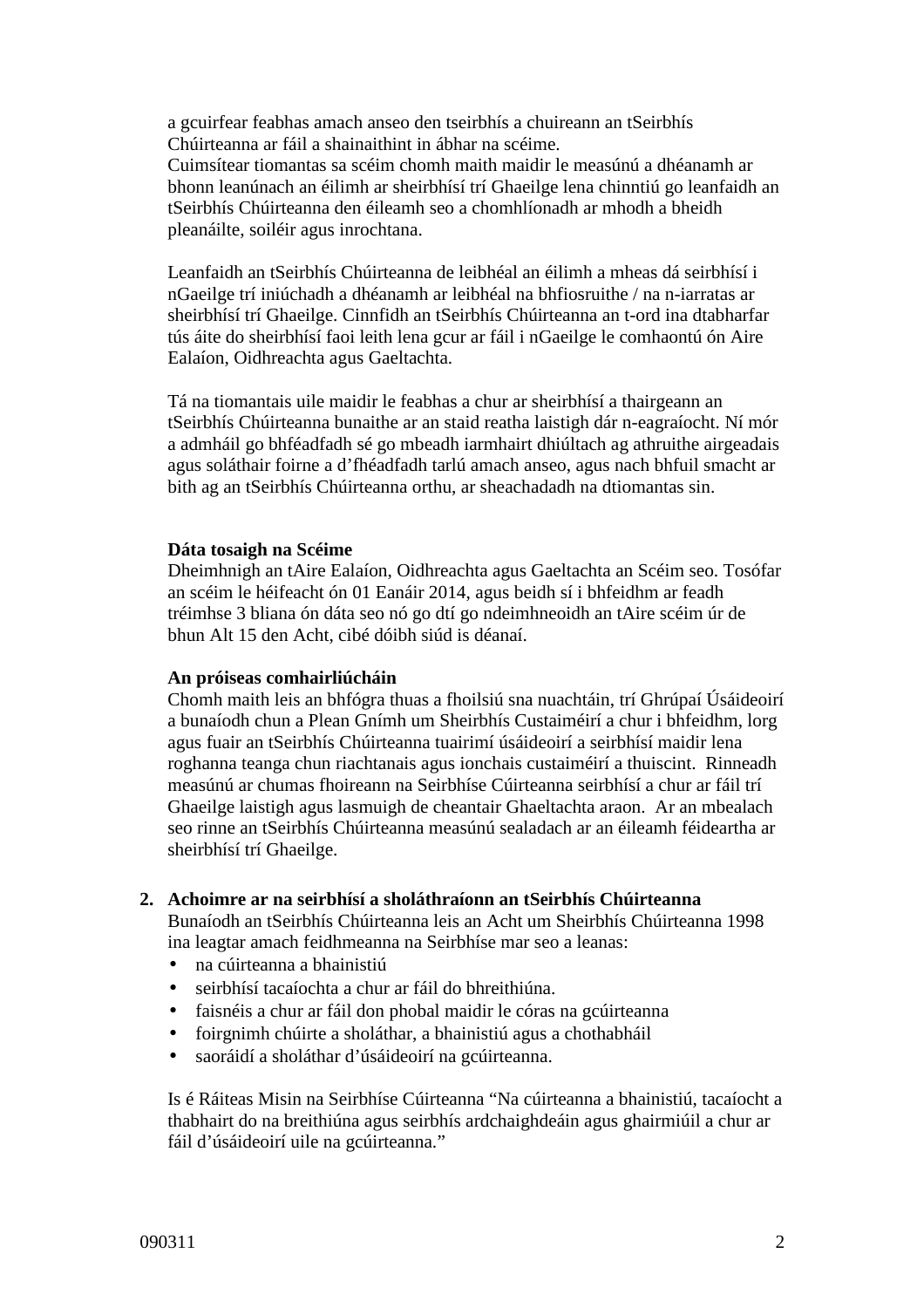Déanann bord ar a bhfuil cathaoirleach agus sé bhall déag eile lena n-áirítear an Príomhoifigeach Feidhmiúcháin an tSeirbhís a rialú. Cuimsítear an Príomhoifigeach Feidhmiúcháin agus cúig stiúrthóir ar an bhFoireann Bainistíochta Sinsearaí. Is oifigeach cuntasaíochta é an Príomhoifigeach Feidhmiúcháin agus tá an fhreagracht aige as an bhfoireann a bhainistiú agus a stiúradh mar aon le gnáthghnó na Seirbhíse. Tá ceanncheathrú na Seirbhíse lonnaithe i dTeach an Fhionnuisce, 15/24 Sráid an Fhionnuisce Thuaidh, Margadh na Feirme, Baile Átha Cliath 7.

Eagraíocht mhór dhíláraithe is ea an tSeirbhís Chúirteanna ag a bhfuil freagracht riaracháin as thart ar 94 teach cúirte agus ionad cúirte ar fud na tíre.

Déileáiltear i roinnt ionad i mBaile Átha Cliath, lena n-áirítear campas na gCeithre Cúirte agus na Cúirteanna Breithiúnais Coiriúla le gnó sibhialta, teaghlaigh agus coiriúil na Cúirte Uachtaraí, na hArd-Chúirte, Chúirt Chuarda Bhaile Átha Cliath agus Chúirt Dúiche Cathrach Bhaile Átha Cliath.

Tá cúig oifig réigiúnacha lonnaithe i gCorcaigh, i gCaisleán an Bharraigh, sa Nás, sa Tulach Mór agus i Muineachán. Tá sé beartaithe ag an tSeirbhís Chúirteanna 25 oifig chúirte chomhcheangailte agus 8 n-oifig Cúirt Dúiche neamhspleácha a bheith acu lasmuigh de Bhaile Átha Cliath faoi dheireadh 2013.

Is iad seo a leanas príomhpháirtithe leasmhara agus príomhchustaiméirí na Seirbhíse:

- 1. Na Breithiúna. Ní páirtithe leasmhara iad breithiúna sa ghnáthchiall. Is ionann na Breithiúna agus orgán breithiúnach an rialtais de bhun fhorálacha an Bhunreachta agus is príomhról de chuid na Seirbhíse Cúirteanna é tacaíocht riaracháin a chur ar fáil do na breithiúna i bhfeidhmiú a gcumhachtaí agus a bhfeidhmeanna.
- 2. An Rialtas, an Roinn Dlí agus Cirt agus Comhionannais agus Ranna Rialtais eile.
- 3. Úsáideoirí Cúirte: an lucht dlí agus a gcomhlachtaí ionadaíocha faoi seach, cliaint an lucht dlí faoi seach, gach páirtí a thagann os comhair na gCúirteanna agus daoine ar a ngairtear i gcomhair seirbhís Ghiúiré.
- 4. Gníomhaireachtaí agus grúpaí laistigh den Earnáil Ceartais amhail an Garda Síochána, an tSeirbhís Príosún, an tSeirbhís Promhaidh agus Leasa, an Coiste um Chleachtas agus Nós Imeachta Cúirte agus an Coimisiún um Athchóiriú an Dlí.
- 5. Gníomhaireachtaí agus comhlachtaí amhail an Bord Measúnaithe Díobhálacha Pearsanta, Oifig an Stiúrthóra um Fhorfheidhmiú Corparáideach, an Grúpa Athbhreithnithe Dlí Cuideachta, baill den Oireachtas, Údaráis Áitiúla, na Coimisinéirí Ioncaim, agus Coimisiún an Aontais Eorpaigh.
- 6. Fóram Lárnach do Chustaiméirí na Seirbhíse Cúirteanna, agus a Ghrúpaí Úsáideoirí Lárnacha agus Réigiúnacha, agus baill an phobail.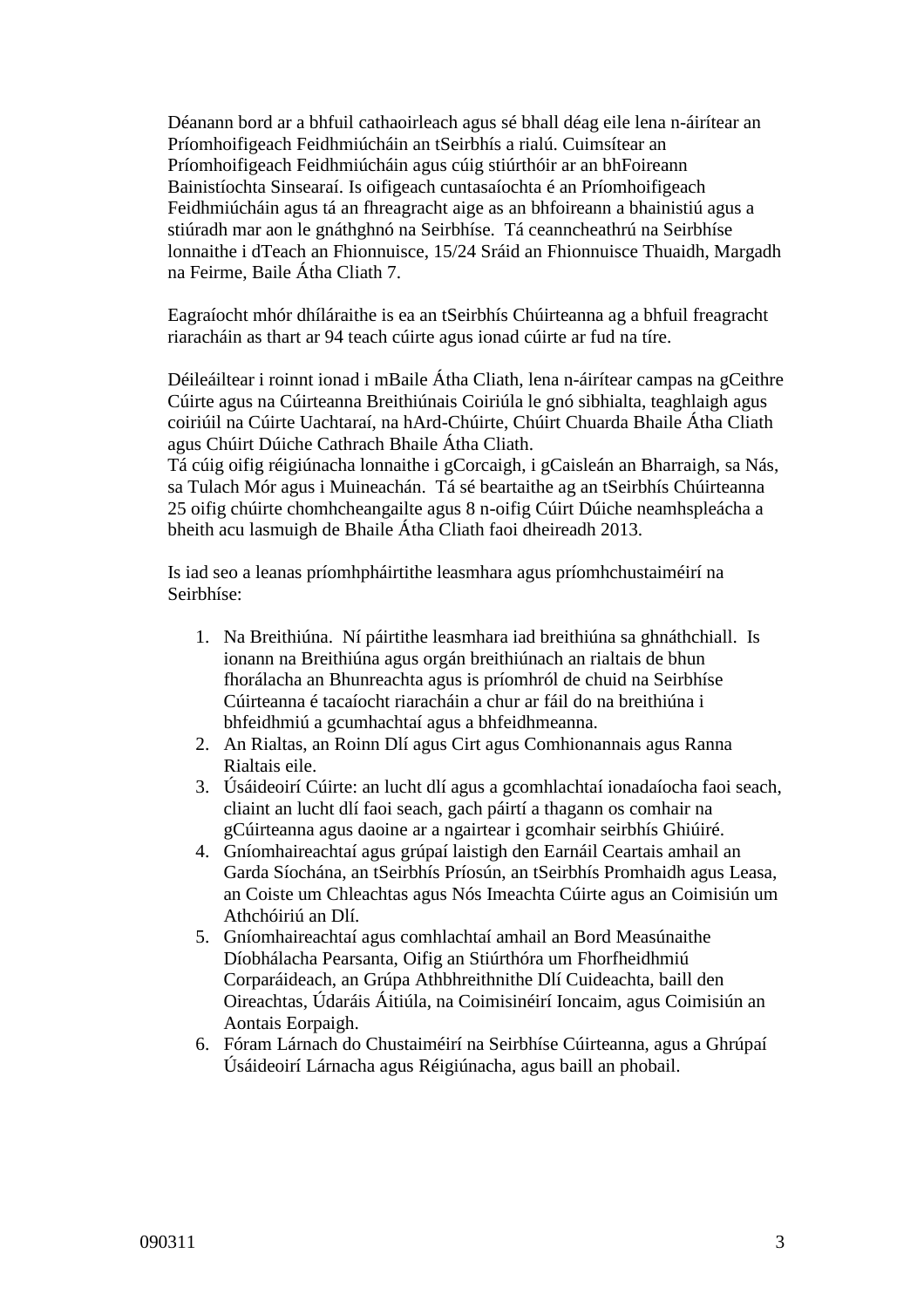# **3. Seirbhís reatha i nGaeilge**

- 3.1. Chuir an tSeirbhís Chúirteanna feabhas ar na seirbhísí a chuirimid ar fáil i nGaeilge i gcomhthéacs na céad-Scéime. D'fhorbraíomar an tseirbhís Ghaeilge maidir le faisnéis, aistriúchán, turais phoiblí, córais TF, córas ríomhphoist, fáiltiú ar an teileafón, inniúlacht labhartha inár gclár oiliúna.
- 3.2. Cuireadh láithreán Gréasáin na Seirbhíse Cúirteanna ar fáil i nGaeilge.
- 3.3. Tá bileoga eolais a athsholáthraíodh le linn na céad-Scéime ar fáil i nGaeilge. Tá roinnt bileog ar fáil i nGaeilge agus Béarla laistigh den chlúdach céanna sa chás go raibh costas agus barainneacht an leagain amach cuí.
- 3.4. Tá clár CSPE na Seirbhíse Cúirteanna do scoileanna "Let's Look at the Law" ("Breathnaímis ar an Dlí") ar fáil i nGaeilge.
- 3.5. Thacaíomar le feabhsuithe i gcaighdeáin aistriúcháin, trí chaighdeán úr seirbhís aistriúcháin bhainistithe a fhorbairt agus aistritheoirí seachfhoinsithe a fháil chun creidiúnú a chur i gcrích leis an scéim um chreidiúnú arna reáchtáil ag Foras na Gaeilge.
- 3.6. Sa chás gur ordaigh an Chúirt é, d'íoc an tSeirbhís Chúirteanna costais aistriúcháin agus ateangaireachta chun Úsáideoirí Gaeilge Cúirte a chur ar a gcumas cásanna a stiúradh i nGaeilge, i gcásanna iomchuí.
- 3.7. Is féidir le hÚsáideoirí Cúirte déileáil le cásanna i nGaeilge.
- 3.8. Tá Rialacha na Cúirte agus Táillí le haghaidh na Cúirte Dúiche ar fáil i nGaeilge ar ár láithreán Gréasáin.
- 3.9. Cuirimid turas Cuairteoirí ar fáil anois i nGaeilge i mBaile Átha Cliath agus i Leitir Ceanainn.
- 3.10. Tá na Preaseisiúintí ar fad ar fáil i nGaeilge.
- 3.11. Tá ár gcóras Éileamh Beag idirghníomhach ar fáil i nGaeilge.
- 3.12. Tá seirbhís teileafóin fheabhsaithe ar fáil.
- 3.13. Is féidir leis an bhfoireann a ríomhairí a oibriú trí chóras oibriúcháin Gaeilge.
- 3.14. Tá ceanntáscanna agus clásail séanta ríomhphost ar fáil i nGaeilge.
- 3.15. Cuireadh feabhas ar sheirbhísí poiblí inár n-oifig Ghaeltachta.
- 3.16. Tá cumas na foirne i labhairt na Gaeilge feabhsaithe.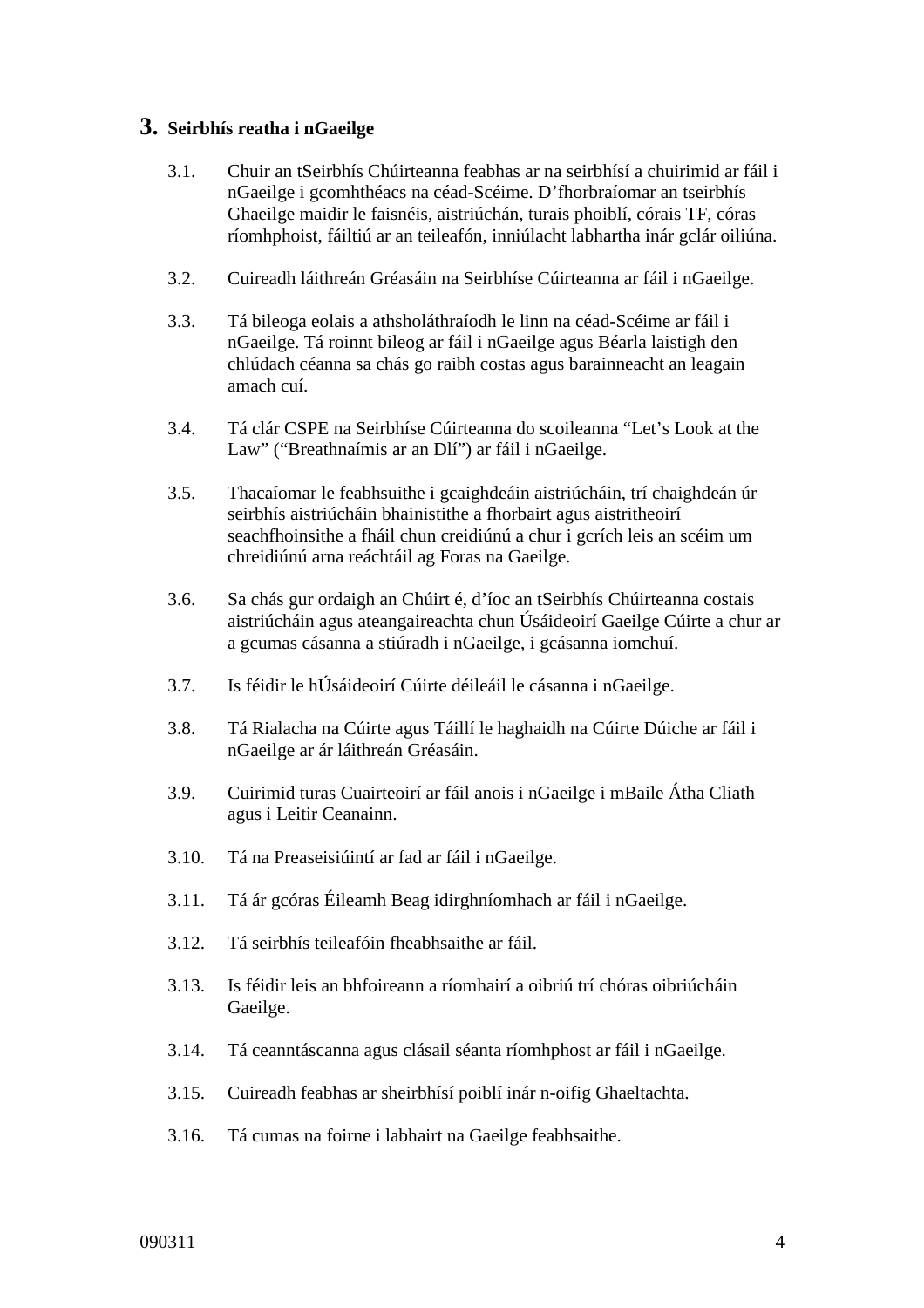- 3.17. Clár oiliúna feabhsaithe chun feasacht na foirne a spreagadh maidir le cearta úsáideoirí Gaeilge na cúirte agus ár seirbhísí i nGaeilge d'úsáideoirí cúirte
- 3.18. Clár oiliúna chun feabhas a chur ar ár inniúlacht sa Ghaeilge.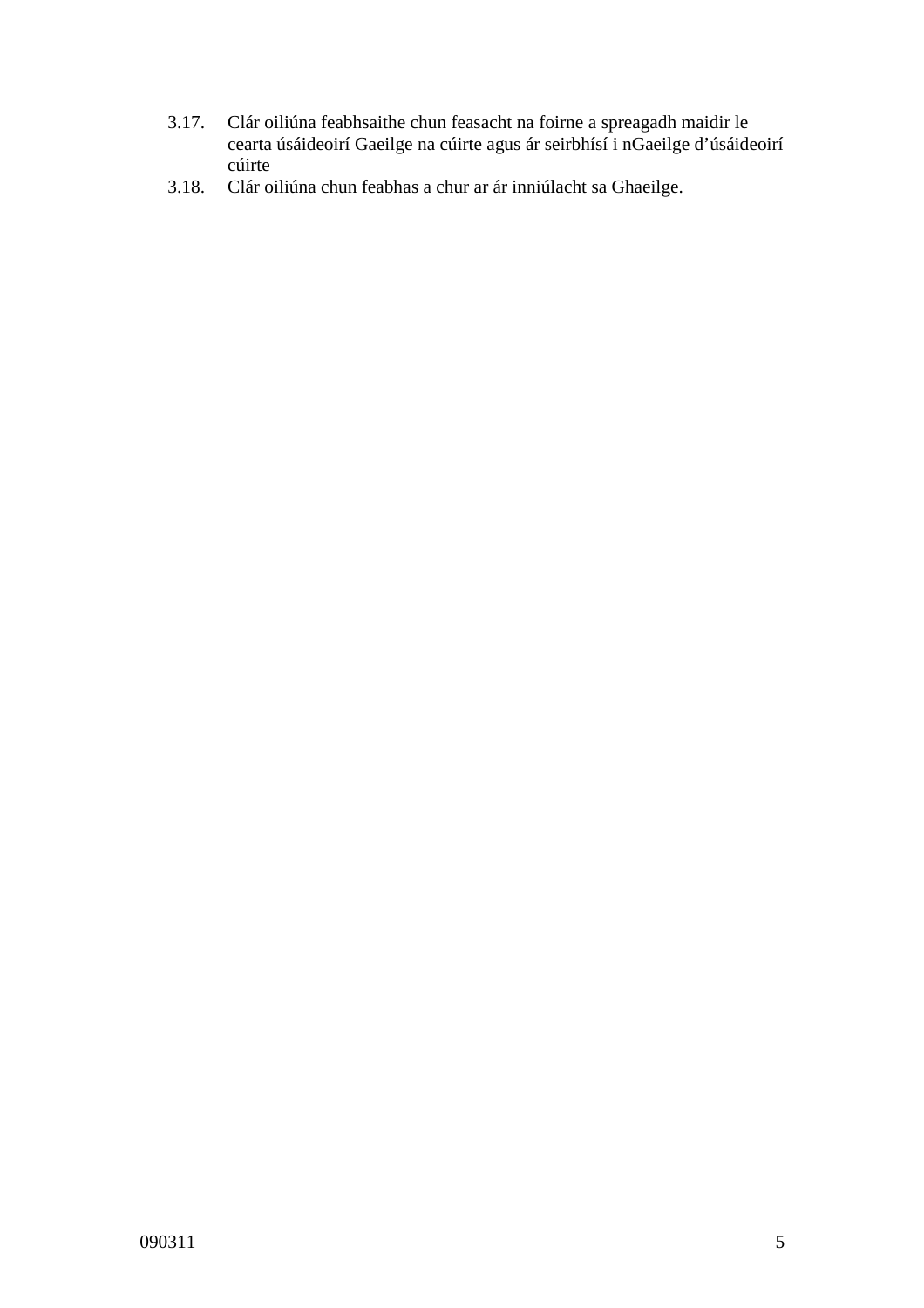# **Moltaí an 2<sup>ú</sup> Scéime**

# **4.1. Seirbhís molta trí mheán na Gaeilge amháin**

#### **Gnó na Seirbhíse Cúirteanna**

Leagadh cineál gnó na Seirbhíse Cúirteanna amach sa chéad Scéim, agus is fiú é a leagan amach arís, toisc go dtéann sé i gcion fós ar sholáthar ár seirbhísí i nGaeilge amháin**.**

I gcineál na seirbhísí a sholáthraíonn oifigí Cúirte ceanglaítear go bhfuil na seirbhísí ar fáil sa dá theanga oifigiúla, toisc go bhféadfadh custaiméirí a bheith ag úsáid seirbhísí Oifig Chúirte laistigh de cheantar Gaeltachta ach d'fhéadfadh sé nach cainteoirí Gaeilge iad. Bheadh a lán custaiméirí ann nach mbeadh ina gcónaí sa Cheantar Cúirte ar a mbeadh orthu freastal.

I bhfianaise ár gcineáil ghnó, ní mheastar go mbeadh sé cuí go gcuirfeadh oifig na Seirbhíse Cúirte seirbhís i nGaeilge amháin ar fáil. Toisc go bhfuil an chuid is mó den ghnó lena ndéileáileann na hoifigí Cúirte conspóideach agus dá bhrí sin go mbaineann sé le dhá pháirtí nó níos mó, ní mór don tSeirbhís Chúirteanna cuimhne a choinneáil go bhfuil an ceart ag gach páirtí go bpléifear leo sa teanga a roghnaíonn siad.

Tá sé beartaithe ag an tSeirbhís Chúirteanna 25 oifig chúirte chomhcheangailte agus 8 n-oifig Cúirt Dúiche neamhspleácha a bheith acu lasmuigh de Bhaile Átha Cliath faoi dheireadh 2013. Tá oifigí comhcheangailte agus oifigí Cúirt Dúiche teoranta do limistéar geografach faoi leith. Tá roinnt oifigí cúirte ann ina gcumhdaítear ceantair Ghaeltachta ach ní dhéileáiltear in oifig ar bith le Ceantar Gaeltachta amháin.

# **4.2. Seirbhís molta trí mheán an Bhéarla amháin**

#### *Doiciméid agus aithisc*

- Leanfar de dhoiciméid theicniúla a tháirgtear do chomhlachtaí poiblí eile nó do lucht féachana idirnáisiúnta a chur ar fáil i mBéarla amháin.
- Cuirfear aithisc nó ráitis ar fáil sa teanga (sna teangacha) ina seachadfar iad.
- Beidh foirmeacha tairisceana teicniúla móra agus mionsonraithe, lena náirítear tairiscintí fógartha ag an AE i mBéarla amháin, i ngeall ar a nádúr teicniúil, ach amháin tairiscintí i gcomhair seirbhísí Gaeilge.
- Beidh roinnt lámhleabhar inmheánach speisialaithe i mBéarla amháin.
- Ní chuirfear ábhar "na Dialainne Dlí" ar fáil i nGaeilge in easnamh córas TF chun tacú le hábhar i nGaeilge.

#### *Córais TF*

• Ní féidir doiciméadúchán Cúirte a eisiúint i nGaeilge ar ár gcórais TF reatha. Cuirfear soláthar feidhmeanna i nGaeilge san áireamh nuair a bheidh na córais á n-uasghrádú, agus pléifear ceisteanna costais agus comhoiriúnachta ag an am céanna. Toisc go bhfuil na córais ina gcórais choibhneasta chasta a forbraíodh go hinmheánach thar a lán blianta, agus go bhfuil feistiú reitreo deacair,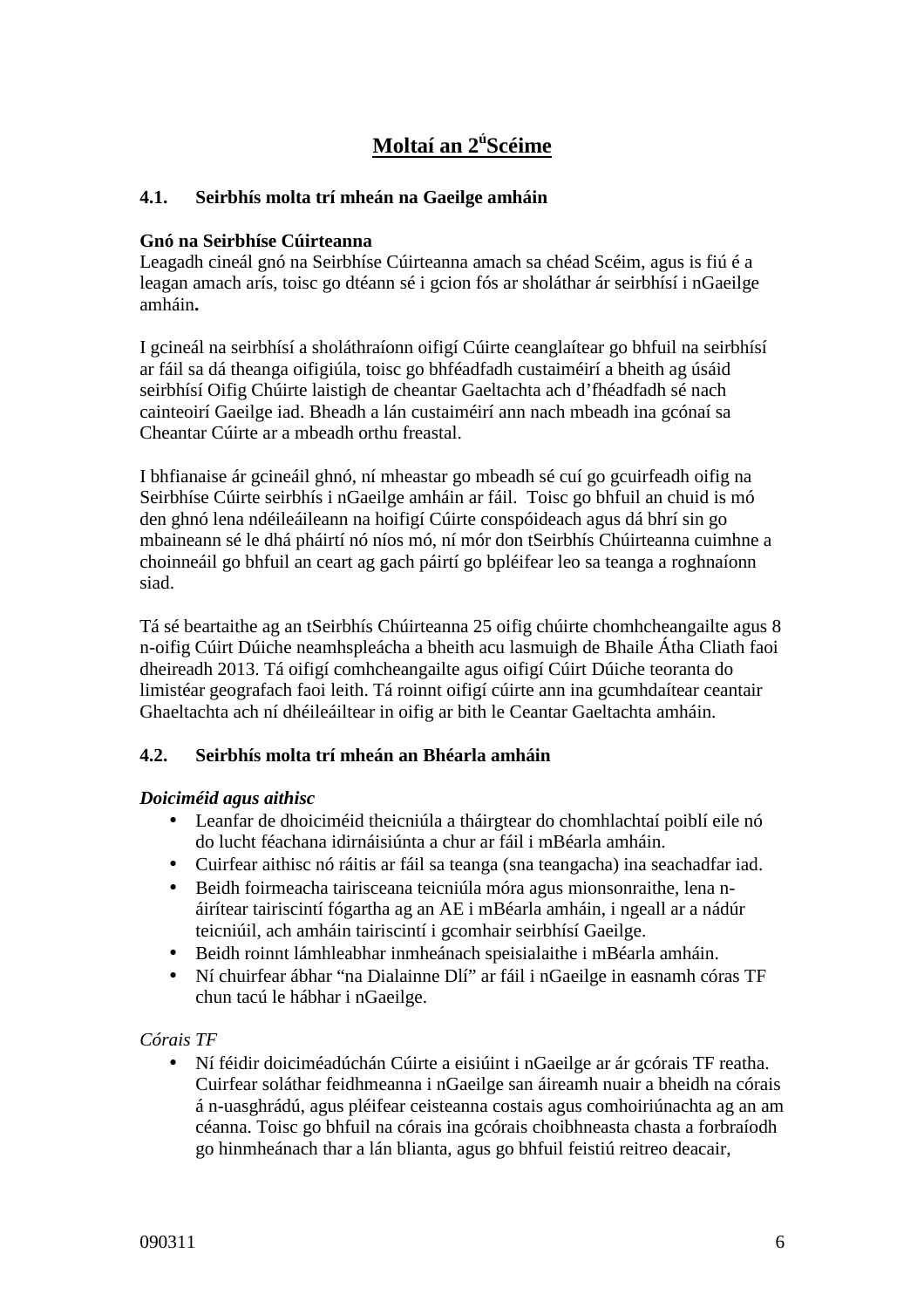costasach agus dian ar acmhainní, beidh gá le hanailísí tionchair a dhéanamh i gcomhair gach uasghrádaithe.

- Tabharfaimid tús áite do sholáthar téacsanna agus feidhmeanna i nGaeilge agus i mBéarla i gcórais TF a bhfuil a n-ionchur á úsáid ag an gcustaiméir seachtrach agus ag an bhfoireann túslíne. Beidh iarmhairt shuntasach aige sin i dtéarmaí infheistíocht airgeadais agus acmhainní foirne agus déanfar é thar roinnt Scéimeanna.
- Leanfar de dhoiciméadúchán Cúirte i nGaeilge a eisiúint de láimh, más gá.
- Ní mheastar freagraí uathoibríocha ar ríomhphoist a bheidh ina gcomhfhreagras pearsanta leis an gcustaiméir agus dá bhrí sin níl siad faoi réir fhorálacha Acht na dTeangacha Oifigiúla 2003.

# **4.3. Seirbhís molta trí mheán na Gaeilge agus an Bhéarla araon**

#### **4.3.1. Eolas don phobal i gcoitinne**

#### **Bileoga**

- Faoi réir infhaighteacht mhaoiniúcháin, cuirfear bileoga eolais ar fáil i nGaeilge.
- Cuirfear Rialacha na Cúirte, nuair a bheidh siad ar fáil i nGaeilge, do na Cúirteanna Cuarda agus do na hUaschúirteanna ar fáil ar an láithreán Gréasáin, agus sna hoifigí ábhartha go léir.
- Tá sé beartaithe againn béim níos mó a chur ar eolas a fhoilsiú faoi obair na gcúirteanna i bhfoirm leictreonach ar an láithreán Gréasáin i mBéarla agus i nGaeilge. Cumasóidh sé sin cruinneas feabhsaithe agus úsáid níos éifeachtaí as acmhainní.
- Beidh taispeántais áitiúla eolais (i nGaeilge agus i mBéarla) fós ina samplaí ionadaíocha den eolas atá ar fáil. D'fhéadfadh sé nach mbeadh an t-eolas ar fad atá ar fáil ar taispeáint corruair.
- Beidh treoir dhátheangach chun raon an eolais atá ar fáil (lena n-áirítear foilseacháin) a thabhairt chun suntais ar an láithreán Gréasáin i nGaeilge agus i mBéarla ar fáil do chustaiméirí chun orduithe a dhéanamh ó fhoinse lárnach.

#### **Eolas Neamhfhoirmiúil**

• Cuirfear treoracha eolais a ullmhaítear go neamhfhoirmiúil ag leibhéal oifige áitiúla chun áis na gcustaiméirí ar fáil sa dá theanga ar athsholáthar, nó nuashonrú.

#### **Láithreán Gréasáin**

- Nuair a bheidh an tseirbhís Íocaíocht Fíneálacha Ar Líne uasghrádaithe beidh sé ar fáil i nGaeilge ar an gcoinníoll go leanfar den tseirbhís a rochtain trí láithreán Gréasáin na gCúirteanna-féach 4.3.3 thíos chomh maith.
- Beidh ábhar statach a bhaineann le húsáid na seirbhíse ar líne "Cuardaigh an Ard-Chúirt" ar fáil i nGaeilge ar láithreán Gréasáin na gCúirteanna.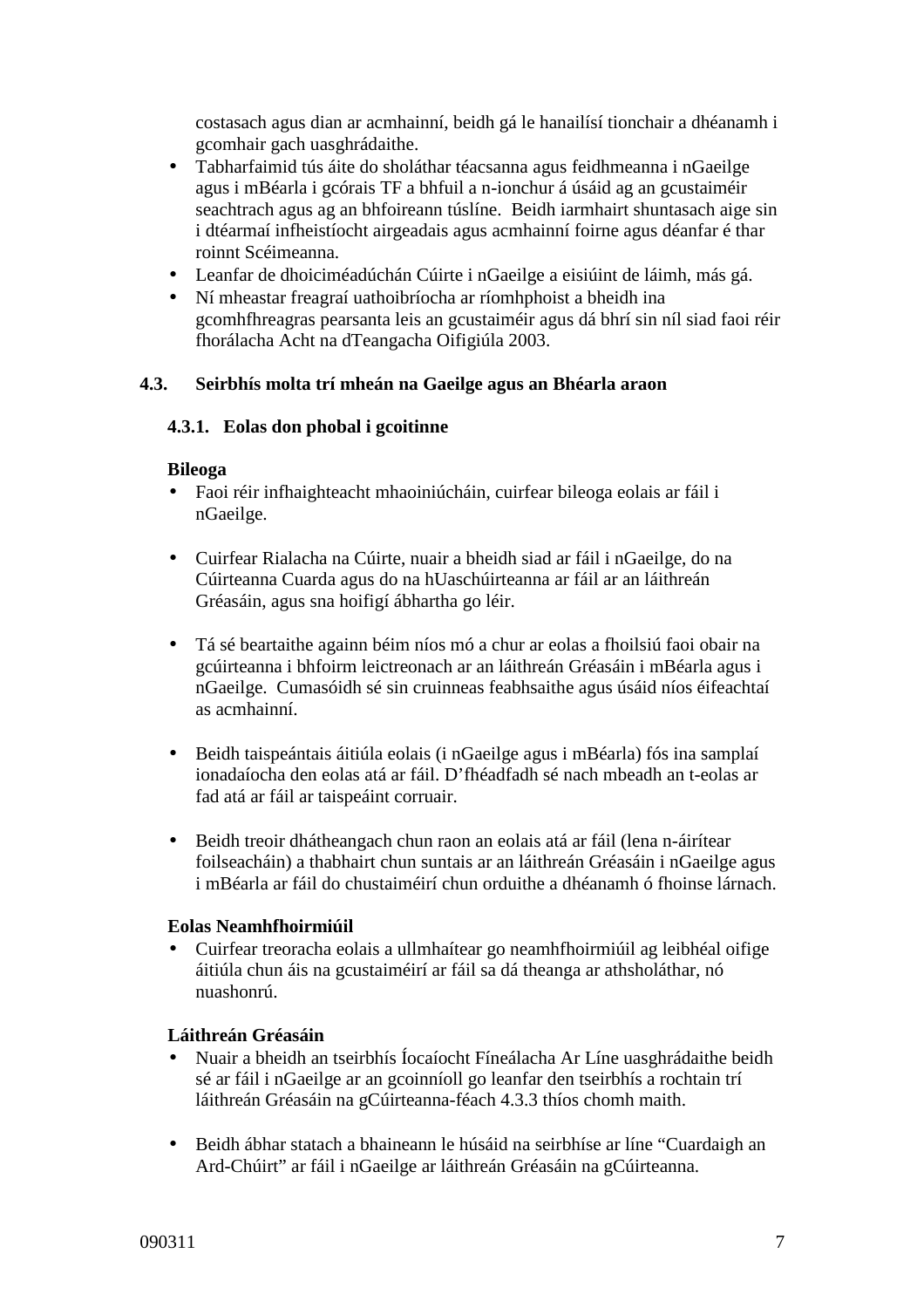- Leanfar d'ábhar "na Dialainne Dlí" a chur ar fáil i mBéarla amháin, ar an láithreán Gréasáin ach beidh an téacs statach ar fad sa Dialann (ceannteidil) sa dá theanga.
- Cuirfear an t-ábhar statach ar fad ar an láithreán Gréasáin a chruthaigh an tSeirbhís Chúirteanna, seachas an t-ábhar a sainíodh níos luaithe mar a bheith ar fáil i mBéarla amháin, ar fáil sa dá theanga laistigh den 2ú Scéim faoi réir infhaighteacht mhaoiniúcháin.
- Cuirfear Rialacha na Cúirte i nGaeilge do na Cúirteanna ar fad ar fáil ar an láithreán Gréasáin laistigh den 2ú Scéim, nuair a chuirfidh an Roinn Dlí agus Cirt, Comhionannais agus Athchóirithe Dlí iad ar fáil.
- Déanfar bileoga míniúcháin giúiréithe atá ar fáil anois i mBéarla amháin, a eisiúint chuig giúróirí féideartha i nGaeilge nuair a leasófar iad, faoi réir reachtaíochta agus maoiniúcháin, agus beidh siad ar fáil ar an láithreán Gréasáin. Tá eolas cuimsitheach do ghiúróirí ar fáil i nGaeilge ar ár láithreán Gréasáin.
- Cuirfear Orduithe Táillí ar fáil i nGaeilge ar an láithreán Gréasáin laistigh den 2ú Scéim, nuair a chuirfidh an Roinn Dlí agus Cirt, Comhionannais agus Athchóirithe Dlí iad ar fáil.
- Preaseisiúintí: Leanfaimid de na preaseisiúintí ar fad a chur ar fáil i mBéarla agus i nGaeilge.

# *Modúl CSPE*

• Chuir an tSeirbhís Chúirteanna a modúl CSPE maidir le himeachtaí Cúirte ar fáil i nGaeilge. Tá an modúl sin ar fáil do scoileanna i gcóip chrua, ar CD, ar líne ar láithreán Gréasáin na gCúirteanna i mBéarla agus i nGaeilge. Tá an modúl sin suimiúil do dhuine ar bith atá bainteach le hoideachas a chur ar shaoránaigh óga Éireannacha, agus go deimhin duine ar bith a bhfuil suim acu in obair na gCúirteanna.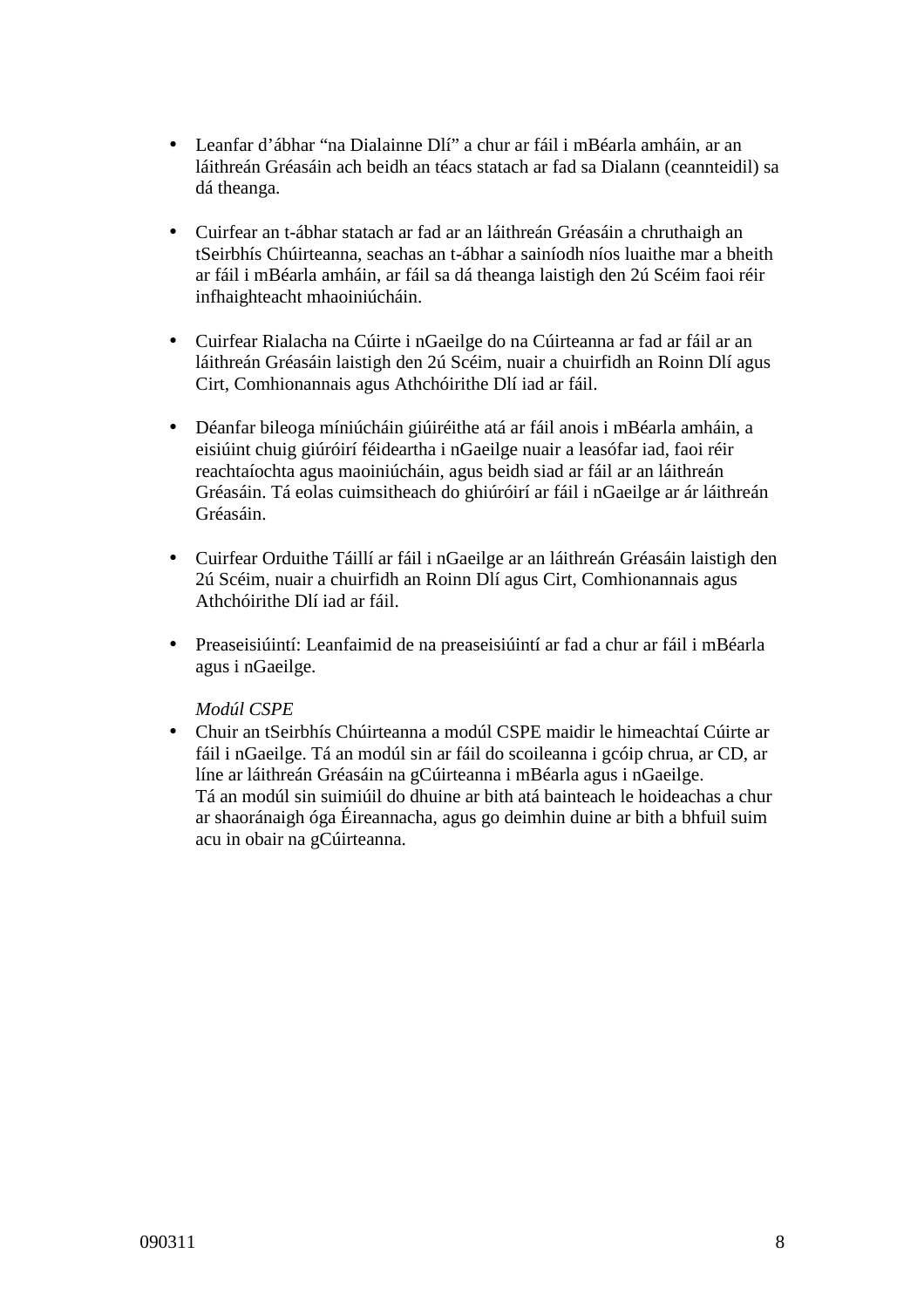# **4.3.2. Saoráidí**

# **Teileafón**

- Oibrítear an córas láimhsithe teileafóin ríomhairithe sna Ceithre Chúirt, a úsáideann an tSeirbhís Chúirteanna faoi láthair d'oifigí Bhaile Átha Cliath, i mBéarla amháin. Tá uimhreacha teileafóin aonair i ngach oifig eile.
- Déanaimid ár ndícheall eolas caighdeánach uathoibríoch a chur ar fáil i nGaeilge, trí roghnúchán roghanna Gaeilge, nuair a bheidh ár líonra teileafóin á uasghrádú againn faoi réir breithnithe comhoiriúnachta agus costais. Táthar ag súil go ndéanfar an sórt sin uasghrádaithe thar roinnt Scéimeanna.
- Nuair a bheidh an t-uasghrádú déanta, déanfaimid ár ndícheall, faoi réir infhaighteacht acmhainní, uimhir theileafóin thiomanta a chur ar fáil a mbeidh a hoibreoirí ábalta gnó a stiúradh i nGaeilge le glaoiteoirí Gaeilge. Cuirfear an tseirbhís sin ar fáil thar roinnt Scéimeanna.

#### **Lasc-chlár**

• Ceanglóimid ar oibreoirí Lasc-chláir, ar foireann ar conradh iad, a bheith cumasach i bhfrásaí fáiltithe i nGaeilge agus freagairt a thabhairt le hainm na Seirbhíse Cúirteanna i nGaeilge agus i mBéarla; agus go bhfuil a fhios acu na bunbheannachtaí i nGaeilge, agus go ndéanfar socruithe chun glaoiteoirí a aistriú go dtí an tseirbhís chuí trí Ghaeilge, de réir na n-acmhainní a bheidh ar fáil.

#### **4.3.3. Córais Teicneolaíocht Faisnéise agus Cumarsáide**

- Beidh ár mbosca poist Gaeilge ar fáil le haghaidh fiosruithe i nGaeilge.
- Beidh ár gcóras Éileamh Beag leictreonach, idirghníomhach, ar líne ar fáil i nGaeilge, ar mhaithe le pobal na Gaeilge. Tabharfar deis leis an tseirbhís seo don phobal i gcoitinne iarratais a dhéanamh ar an tseirbhís sa dá theanga.
- Tá leathanach Baile sa chóras seo trína mbeidh éilitheoirí na nÉileamh Beag ábalta cibé acu den dá theanga oifigiúla ar mian leo a úsáid a roghnú. Má roghnaíonn duine go bpléitear leis nó léi i nGaeilge, beidh an comhfhreagras (lena n-áirítear cumarsáid leictreonach) foirmeacha agus Orduithe ar fad leis an duine sin i nGaeilge.
- Beidh ábhar statach a bhaineann le fiosruithe maidir le cásanna na hArd-Chúirte i nGaeilge ar an tseirbhís ar líne "Cuardaigh an Ard-Chúirt" ar láithreán Gréasáin na gCúirteanna. Beidh ainmneacha réimsí sonraí fós ar fáil i mBéarla amháin, go dtí go ndéanfar ár gcóras TF reatha a uasghrádú nó a athsholáthar, mar a sonraítear thuas mar *Chórais TF.*
- Nuair a dhéanfar é a uasghrádú nó a athsholáthar, beidh ainmneacha réimsí sonraí na seirbhíse 'CUARDAIGH an Ard-Chúirt' ar fáil ar líne i nGaeilge agus i mBéarla araon. Beidh ábhar i nGaeilge sa chás gur eisíodh an cás i nGaeilge amháin. Táthar ag súil go ndéanfar an sórt sin uasghrádaithe thar roinnt Scéimeanna de réir na n-acmhainní a bheidh ar fáil.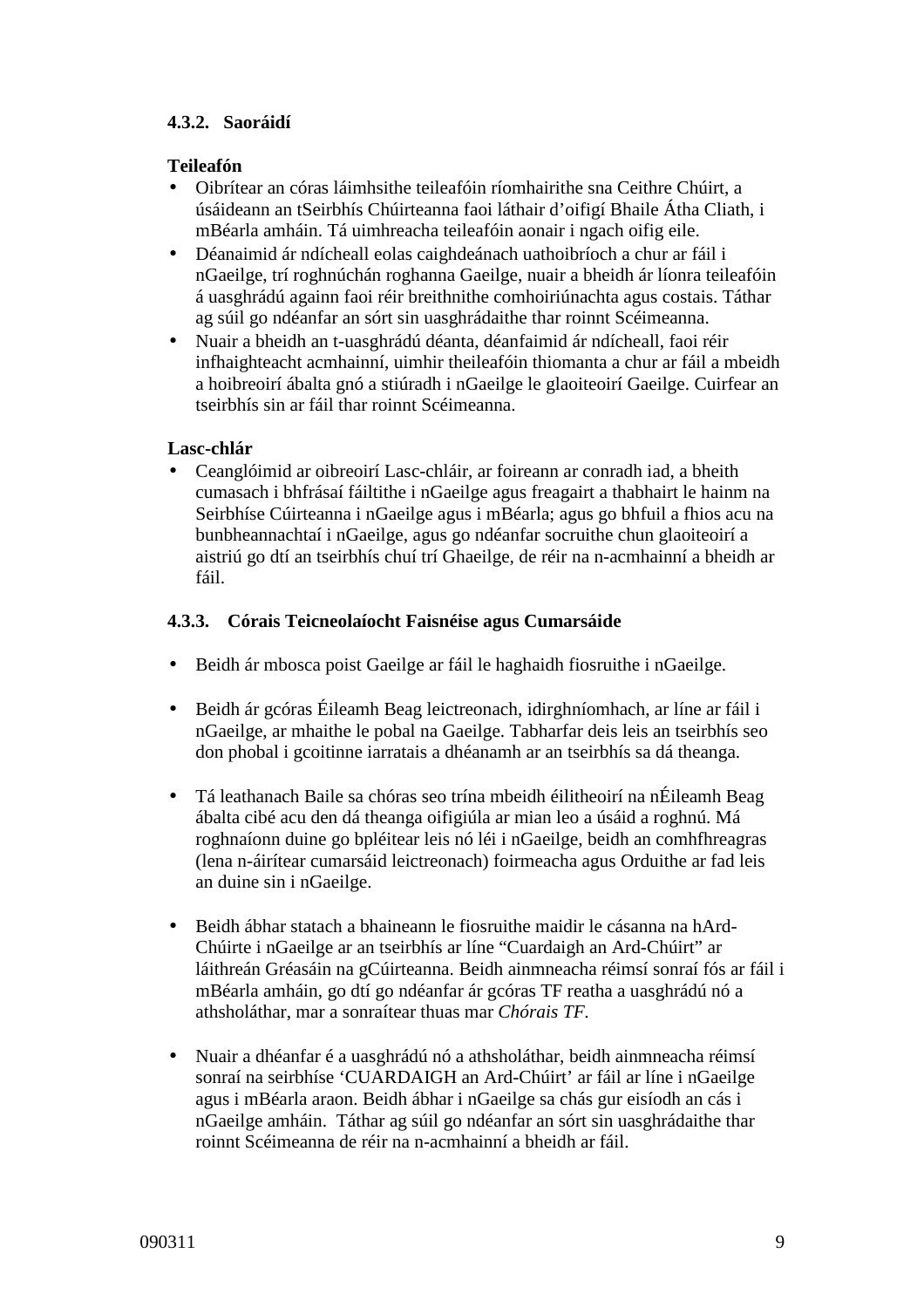• Nuair a bheidh an tseirbhís Íocaíocht Fíneálacha Ar Líne uasghrádaithe chun forálacha ábhartha an Achta Fíneálacha a chur i bhfeidhm ansin, ar an gcoinníoll go leanfar den tseirbhís a rochtain trí láithreán Gréasáin na Seirbhíse Cúirteanna, cuirfear ar fáil i nGaeilge í.

# **4.3.4. Seirbhís labhartha na Gaeilge:**

- I ngeall ar chineál an-teicniúil agus an-chasta theanga an ghnó Cúirte, atá éagsúil arís idir réimsí gnó Cúirte (m.sh. Probháid, Coiriúil, Sibhialta), agus ar chineál tromchúiseach agus conspóideach an ghnó a stiúrtar beidh gnóthú cumais ar leibhéal ard go leor chun gnó den sórt sin a stiúradh i nGaeilge mall ó riachtanas agus leanfar de thar a lán Scéimeanna.
- Mar thoradh ar shrianta agus laghduithe reatha i líonta foirne ní mór dúinn an fheidhm is fearr agus is féidir a bhaint as na hacmhainní atá fágtha.
- Tá oifigí ag an tSeirbhís Chúirteanna i ngach contae, lena n-áirítear na contaetha ina bhfuil pobail Ghaeltachta.
- Ag cur beartas um shoghluaisteacht agus um fhorbairt foirne san áireamh, chomh maith leis na acmhainní atá ar fáil, ní féidir foireann Ghaeilge a chur ar fáil i ngach oifig, ná ball foirne a bhfuil na scileanna riachtanacha aige nó aici a choinneáil i gceantar gnó amháin nó i suíomh amháin ar feadh tréimhse éiginnte.
- Leanfaidh an tSeirbhís Chúirteanna den fhoireann reatha a fhorbairt agus oiliúint a chur orthu i nGaeilge le gabháil lena saineolas teicniúil.

# *Oifigí ina bhfreastalaítear ar phobail mheasctha Ghaeltachta agus Bhéarla*

- Tá foireann Ghaeilge ar fáil faoi láthair in oifigí i gContaetha na Gaillimhe, Dhún na nGall agus Chiarraí ina bhfreastalaítear ar phobail Ghaeltachta.
- Déanfaidh an tSeirbhís Chúirteanna a dícheall seirbhísí Gaeilge a chur ar fáil ina hoifigí i gcontaetha ina bhfuil pobail Ghaeltachta, a mhéid is a bheidh na hacmhainní ar fáil.
- Arís, ag féachaint do chineál an-teicniúil agus an-chasta theanga an ghnó Cúirte agus do chineál tromchúiseach agus conspóideach an ghnó a stiúrtar, cuirfear fiosruithe casta chuig oifig ar bith lena dteastaíonn eolas agus comhairle an lucht bainistíochta sinsearaí ar fáil i mBéarla sa chás nach cainteoir Gaeilge é/í an saineolaí teicniúil cuí.

# *Ginearálta*

- Beidh painéal cainteoirí Gaeilge ar an Lasc-chlár i mBaile Átha Cliath chun déileáil le glaoiteoirí Gaeilge, de réir na n-acmhainní a bheidh ar fáil.
- Déanaimid ár ndícheall eolas caighdeánach uathoibríoch a chur ar fáil i nGaeilge nuair a bheidh ár líonra teileafóin á uasghrádú againn.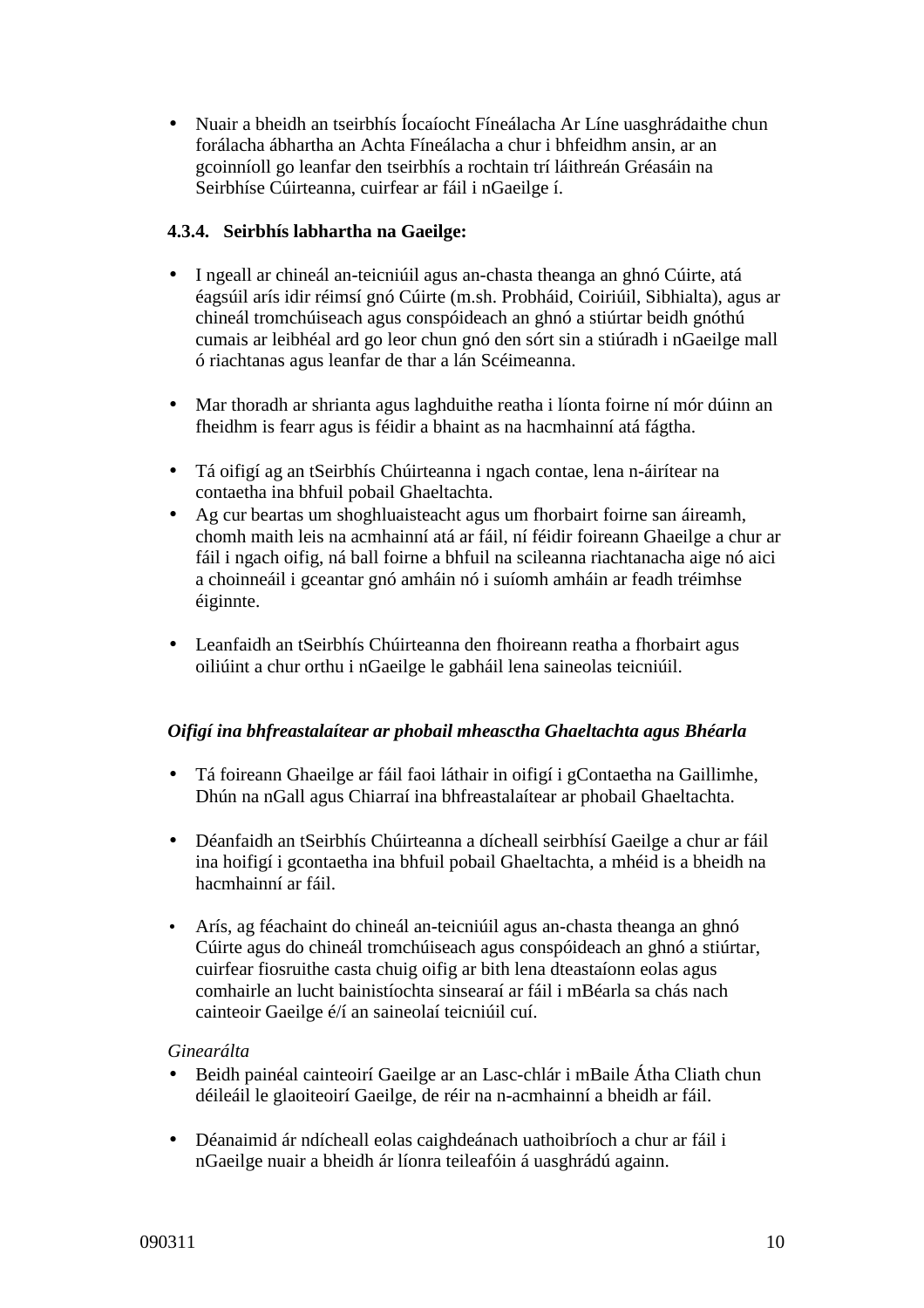- Sa chás go bhfuil seirbhís Ghaeilge ar fáil in oifig, fógróimid é sin do ghlaoiteoirí poiblí le comharthaíocht. Sa chás go bhfuil cumas na Gaeilge ar fáil, cuirfear é sin in iúl do chustaiméirí le Fógra Oifige, amhail "Tá Gaeilge againn" agus léireofar deasc ina dtairgfear seirbhís dá leithéid le comhartha amhail, "Gaeilge Anseo."
- Déanfaimid athbhreithniú bliantúil ar líonta na mball foirne reatha atá oilte i labhairt na Gaeilge.
- Baileoimid faisnéis ar an éileamh ar sheirbhísí Gaeilge in oifigí poiblí agus déanfaimid measúnú orthu gach bliain.
- Leanfaidh an tSeirbhís Chúirteanna den clár oiliúna a leagadh amach inár 1ú Scéim.
- Beidh ceangal ar bhaill foirne a bhaineann leas as an oiliúint sa Ghaeilge seirbhísí a chur ar fáil i nGaeilge.

# **4.3.5. Oiliúint**

- Tá an tSeirbhís Chúirteanna tiomanta do bheartas chun feabhas a chur ar oilteacht na Gaeilge ina foireann, go háirithe iad siúd a oibríonn in oifigí poiblí agus a dhéileáileann leis an gcustaiméir seachtrach, trí chlár um oiliúint dheonach agus spreagadh, a leanfar de sa scéim seo, agus i scéimeanna ina dhiaidh seo. Is é ár rún thar roinnt scéimeanna baill foirne a bheith againn i suíomh ina bhfuil cumas dóthanach Gaeilge chun gnó Cúirte a stiúradh i nGaeilge.
- Trí chlár oiliúna lena n-áirítear oiliúint labhartha, leabharlanna tagartha, lámhleabhair dhátheangacha agus tagairtí idir-ranna ar líne, tá sé beartaithe againn líon ár bhfoirne a bhfuil sé ar a gcumas plé le custaiméirí i nGaeilge a mhéadú.
- Leanaimid den fhoireann a fhreastalaíonn ar ranganna Gaeilge le linn uaireanta oifige a éascú trí mhaoiniú agus trí chomhordú foirne maidir le heasnamh foirne ar chúrsaí dá leithéidí a chumhdach.
- Tabharfar comhairle don fhoireann i dtaca le raon na ranganna Gaeilge ardchaighdeáin atá ar fáil lasmuigh d'uaireanta oifige.
- Áirítear feasacht teanga san oiliúint Ionduchtúcháin agus Seirbhíse do Chustaiméirí.
- Leanfaimid de thacaíocht a thabhairt dár gcruinnithe grúpa um chomhrá neamhfhoirmiúil.
- Tabharfaimid tacaíocht do bhaill foirne a oibríonn trí Ghaeilge trí thús áite a thabhairt sa 2ú Scéim do sholáthar leaganacha Gaeilge den chéad 10 n-ordú agus comhfhreagras eile is mó a úsáidtear.